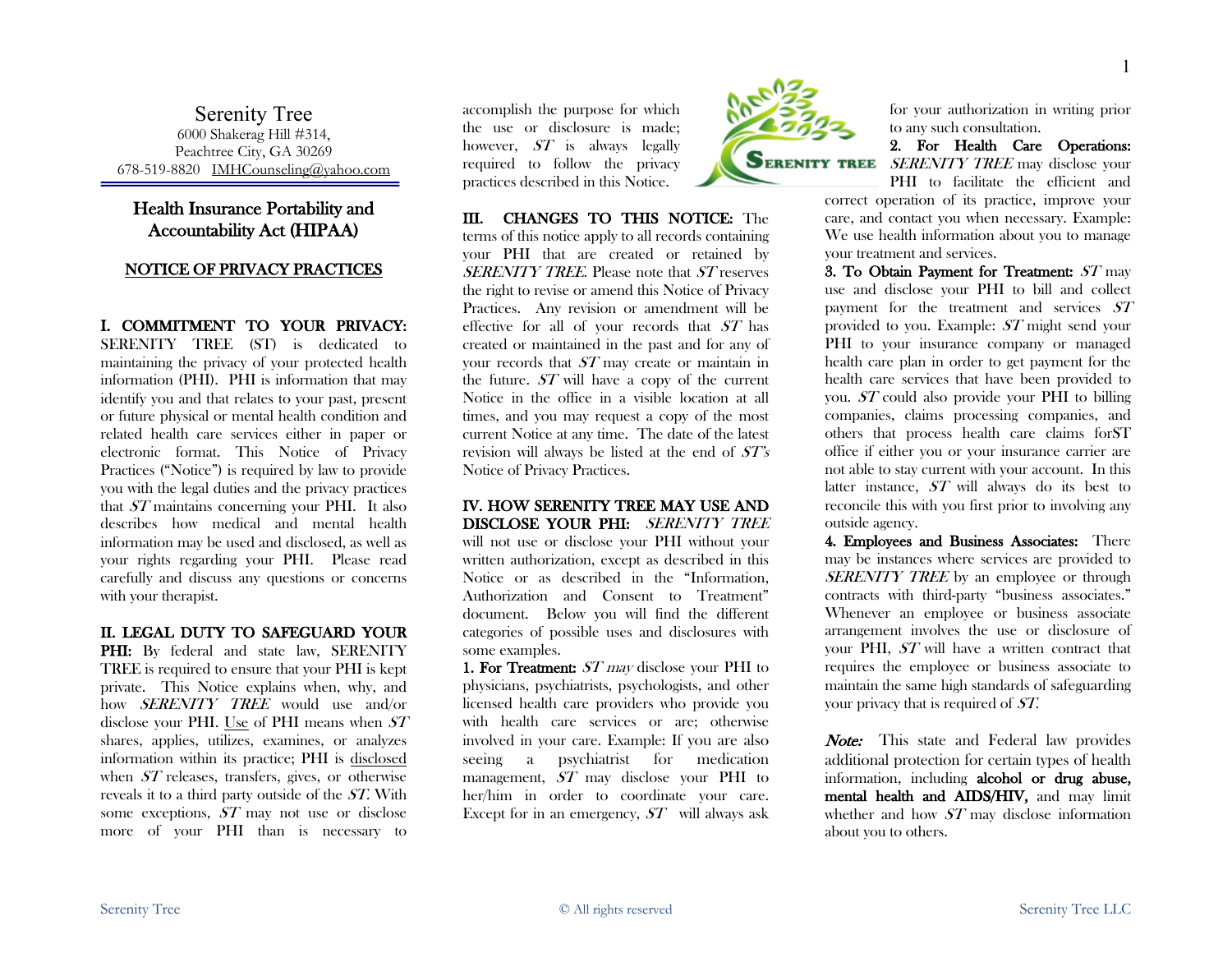## V. USE AND DISCLOSURE OF YOUR PHI IN CERTAIN SPECIAL CIRCUMSTANCES – SERENITY TREE may use and/or disclose your PHI without your consent or authorization for the following reasons:

- 1. Law Enforcement: Subject to certain conditions, ST may disclose your PHI when required by federal, state, or local law; judicial, board, or administrative proceedings; or, law enforcement. Example: ST may make a disclosure to the appropriate officials when a law requires ST to report information to government agencies, law enforcement personnel and/or in an administrative proceeding.
- 2. Lawsuits and Disputes:  $ST$  may disclose information about you to respond to a court or administrative order or a search warrant. ST may also disclose information if an arbtrator or arbitration panel compels disclosure, when arbitration is lawfully requested by either party, pursuant to subpoena duces tectum (e.g., a subpoena for mental health records) or any other provision authorizing disclosure in a proceeding before an arbitrator or arbitration panel. ST will only do this if efforts have been made to tell you about the request and you have been provided an opportunity to object or to obtain an appropriate court order protecting the information requested.
- 3. Public Health Risks:  $ST$  may disclose your PHI to public health or legal authorities charged with preventing or controlling disease, injury, disability, to report births and deaths, and to notify persons who may have been exposed to a disease or at risk for getting or spreading a disease or condition.
- 4. Food and Drug Administration (FDA): ST may disclose to the FDA, or persons under the jurisdiction of the FDA, PHI relative to adverse events with respect to drugs, foods, supplements, products and product defects, or post marketing surveillance information to enable product recalls, repairs, or replacement.
- 5. Serious Threat to Health or Safety:  $ST$  may disclose your PHI if you are in such mental or emotional condition as to be dangerous to yourself or the person or property of others, and if ST determines in good faith that disclosure is necessary to prevent the threatened danger. Under these circumstances, ST may provide PHI to law enforcement personnel or other persons able to prevent or mitigate such a serious threat to the health or safety of a person or the public.
- 6. Minors: If you are a minor (under 18 years of age), ST may be compelled to release certain types of information to your parents or guardian in accordance with applicable law.
- 7. Abuse and Neglect:  $ST$  may disclose PHI if mandated by Georgia child, elder, or dependent adult abuse and neglect reporting laws. Example: If ST has a reasonable suspicion of child abuse or neglect,  $ST$  will report this to the Georgia Department of Child and Family Services.
- 8. Coroners, Medical Examiners, and Funeral Directors:  $ST$  may release PHI about you to a coroner or medical examiner. This may be necessary, for example, to identify a deceased person, determine the cause of death or other duties as authorized by law. ST may also disclose PHI to funeral directors, consistent with applicable law, to carry out their duties.
- 9. Communications with Family, Friends, or Others: ST may release your PHI to the person you designated in your Durable Power of Attorney for Health Care (if you have one), to a friend or family member who is your personal representative (i.e., empowered under state or other law to make health-related decisions for you), or any other person you identify, relevant to that person's involvement in your care or payment related to your care. In addition, ST may disclose your PHI to an entity assisting in disaster relief efforts so that your family can be notified about your condition.
- 10. Military and Veterans: If you are a member of the armed forces, SEREITY TREE may release PHI about you as required by military command authorities. ST may also release PHI about foreign military personnel to the appropriate military authority.
- 11. National Security, Protective Services for the President, and Intelligence Activities: SERENITY TREE may release PHI about you to authorized federal officials so they may provide protection to the President, other authorized persons, or foreign heads of state, to conduct special investigations for intelligence, counterintelligence, and other national activities authorized by law.
- 12. Correctional Institutions: If you are or become an inmate of a correctional institution, SERENITY TREE may disclose PHI to the institution or its agents when necessary for your health or the health and safety of others
- 13. For Research Purposes: In certain limited circumstances, SERENITY TREE may use information you have provided for medical/psychological research, but only with your written authorization. The only circumstance where written authorization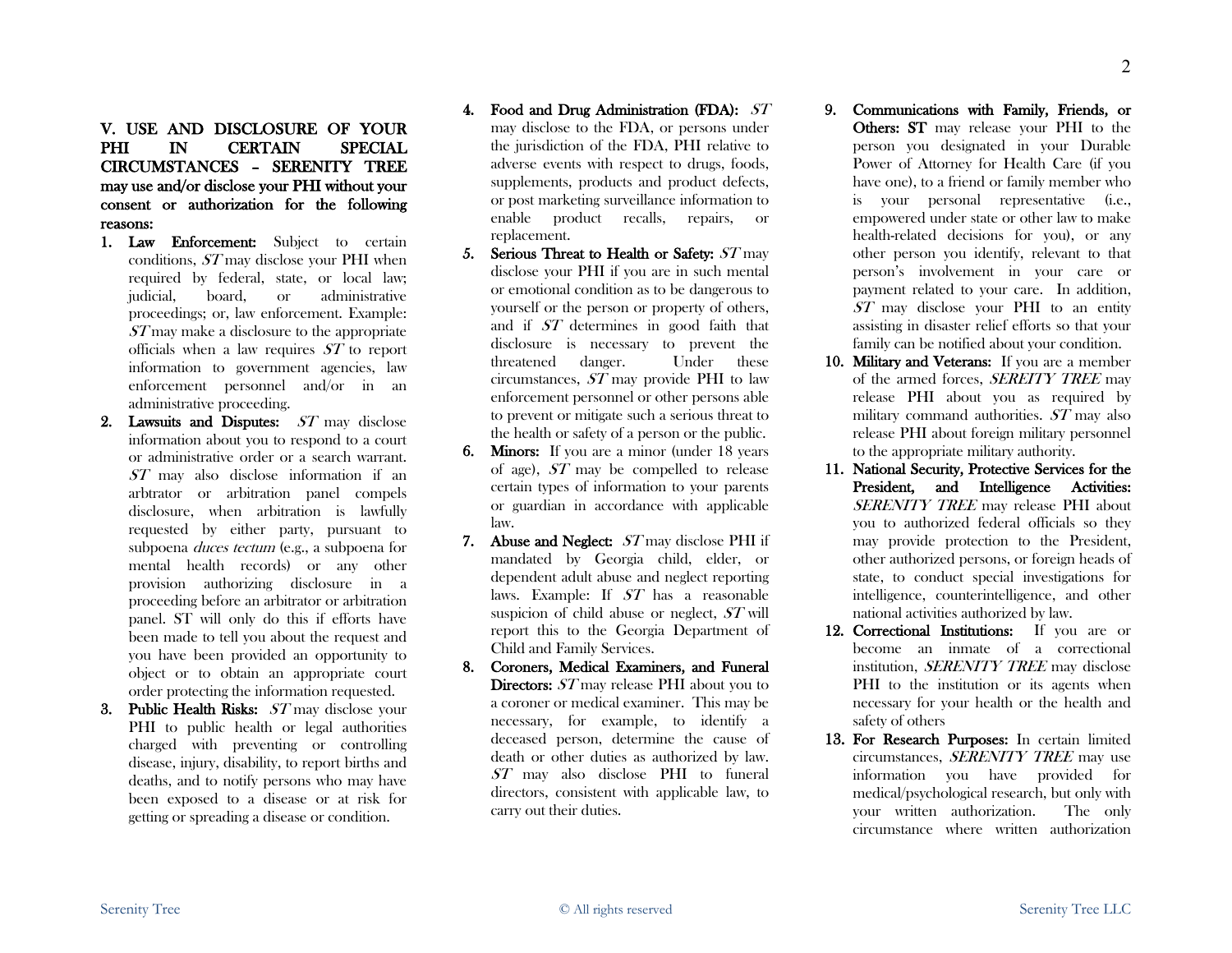would not be required would be if the information you have provided could be completely disguised in such a manner that you could not be identified, directly or through any identifiers linked to you. The research would also need to be approved by an institutional review board that has examined the research proposal and ascertained that the established protocols have been met to ensure the privacy of your information.

### 14. For Workers' Compensation Purposes:

SERENITY TREE may provide PHI in order to comply with Workers' Compensation or similar programs established by law.

- 15. Appointment Reminders: SERENITY TREE is permitted to contact you, without your prior authorization, to provide appointment reminders or information about alternative or other health-related benefits and services that you may need or that may be of interest to you.
- 16. Health Oversight Activities: SERENITY TREE may disclose health information to a health oversight agency for activities such as audits, investigations, inspections, or licensure of facilities. These activities are necessary for the government to monitor the health care system, government programs and compliance with laws. Example: When compelled by U.S. Secretary of Health and Human Services to investigate or assess STs compliance with HIPAA regulations.
- 17. If Disclosure is Otherwise Specifically Required by Law.
- 18. In the Following Cases, SERENIYT TREE Will Never Share Your Information Unless You Give us Written Permission: Marketing purposes, sale of your information, most sharing of psychotherapy notes, and

fundraising. If we contact you for fundraising efforts, you can tell us not to contact you again.

VI. Other Uses and Disclosures Require Your Prior Written Authorization: In any other situation not covered by this notice, *SERENITY* TREE will ask for your written authorization before using or disclosing medical information about you. If you chose to authorize use or disclosure, you can later revoke that authorization by notifying  $ST$  in writing of your decision. You understand that  $ST$  is unable to take back any disclosures it has already made with your permission, ST will continue to comply with laws that require certain disclosures, and  $ST$  is required to retain records of the care that its therapists have provided to you.

#### VII. RIGHTS YOU HAVE REGARDING YOUR PHI:

1. The Right to See and Get Copies of Your PHI either in paper or electronic format: In general, you have the right to see your PHI that is in SERENITY TREE's possession, or to get copies of it; however, you must request it in writing. If ST does not have your PHI, but knows who does, you will be advised how you can get it. You will receive a response from  $ST$  within 30 days of receiving your written request. Under certain circumstances, ST may feel it must deny your request, but if it does, ST will give you, in writing, the reasons for the denial. ST will also explain your right to have its denial reviewed. If you ask for copies of your PHI, you will be charged a reasonable fee per page and the fees associated with supplies and postage. ST may see fit to provide you with a summary or explanation of the PHI, but only if you agree to it, as well as to the cost, in advance.

2. The Right to Request Limits on Uses and Disclosures of Your PHI: You have the right to ask that *SERENITY TREE* limit how it uses and discloses your PHI. While ST will consider your request, it is not legally bound to agree. If ST does agree to your request, it will put those limits in writing and abide by them except in emergency situations. If you pay for a service or health care item out-of-pocket in full, you can ask us not to share that information for the purpose of payment or our operations with your health insurer. You do not have the right to limit the uses and disclosures that *ST* is legally required or permitted to make.

3. The Right to Choose How Serenity Tree Sends Your PHI to You: It is your right to ask that your PHI be sent to you at an alternate address (for example, sending information to your work address rather than your home address) or by an alternate method (for example, via email instead of by regular mail). SERENITY TREE is obliged to agree to your request providing that it can give you the PHI, in the format you requested, without undue inconvenience.

4. The Right to Get a List of the Disclosures. You are entitled to a list of disclosures of your PHI that *SERENITY TREE* has made. The list will not include uses or disclosures to which you have specifically authorized (i.e., those for treatment, payment, or health care operations, sent directly to you, or to your family; neither will the list include disclosures made for national security purposes, or to corrections or law enforcement personnel. The request must be in writing and state the time period desired for the accounting, which must be less than a 6-year period and starting after April 14, 2003.

ST will respond to your request for an accounting of disclosures within 60 days of receiving your request. The list will include the date of the disclosure, the recipient of the disclosure (including address, if known), a description of the